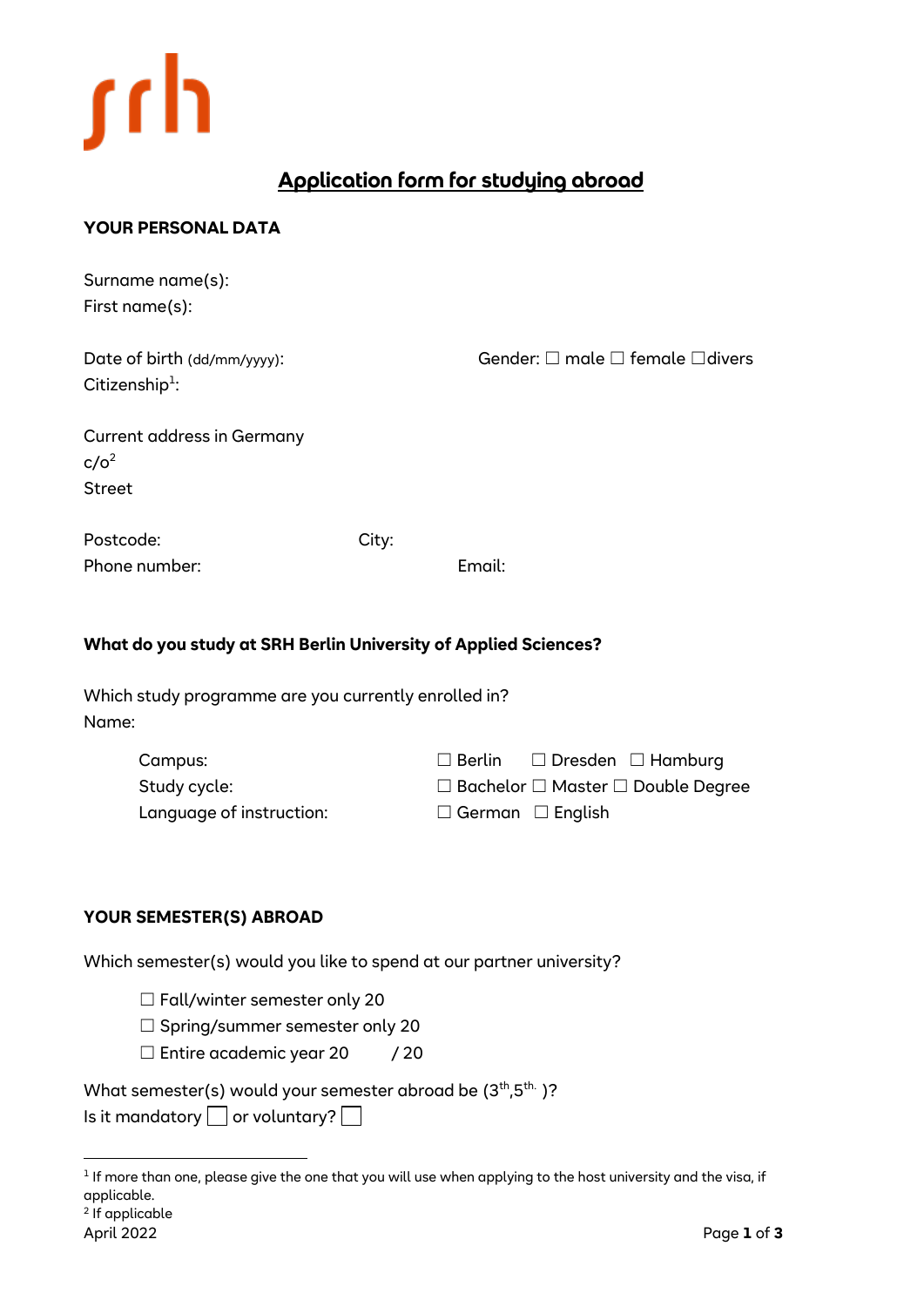

Please list your top three choices of partner universities according to your priorities.

| Priority   | <b>Partner University</b> | City | Country |
|------------|---------------------------|------|---------|
| <b>1st</b> |                           |      |         |
| 2nd        |                           |      |         |
| 3rd        |                           |      |         |

### **YOUR LANGUAGE SKILLS**

Please answer the following questions regarding your language skills:

| What is/are your native language(s)?                      |  |
|-----------------------------------------------------------|--|
| Which language course(s) are you currently taking         |  |
| at SRH Berlin? Please list language and level (e.g.       |  |
| "Spanish A1.2").                                          |  |
| In which language(s) do you plan to take courses          |  |
| abroad? (This question does not refer to language         |  |
| classes, but to the <i>academic</i> classes you will take |  |
| abroad.)                                                  |  |
| What is your language level in the planned language       |  |
| of instruction?                                           |  |